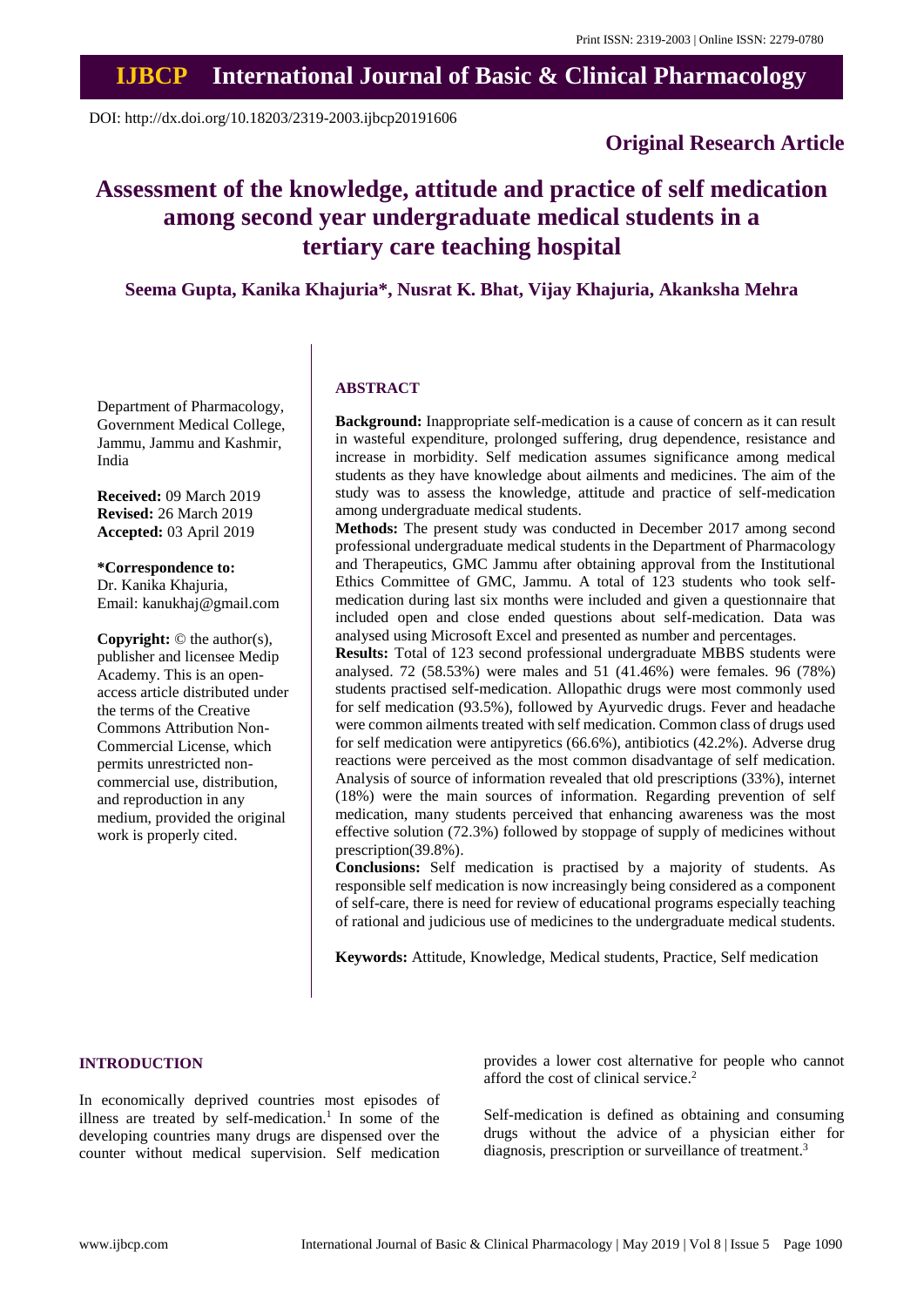Self-medication involves acquiring medicines without a prescription, resubmitting old prescriptions to purchase medicines, sharing medicines with relatives or members of one's social circle or using leftover medicines stored at home.<sup>4</sup>

WHO underscores importance of self-medication, provided medicines used are of proven safety, quality and efficacy, and indicated for conditions that are selfrecognizable.<sup>5</sup>

The prevalence rates of self-medication are high all over the world recorded up to 68% in European countries, while it is much higher in the developing countries with rates as high as 92% in Kuwait, 76% in Pakistan, 59% in Nepal and 52% in India.<sup>6</sup>

Self-medication has both advantages and disadvantages. Appropriate self-medication relieves acute problems and it is time saving and economical, relieves the burden on the health care professionals. However, inappropriate selfmedication can result in wasteful expenditure, drug dependence, prolonged suffering, increase in morbidity due to adverse events, side effects and development of resistance to antibiotics.

Many factors influence self-medication like socioeconomic factors, lifestyle, and the increased potential to manage certain illnesses through self-care, greater availability of medicinal products, and availability of healthcare and health professionals, exposure to advertisement; education and professional status.<sup>7</sup>

In contrast to general public medical students are more likely to be influenced towards practice of self-medication. They have easy access to information from various sources to self-diagnose and self-medicate.<sup>8</sup> The practice of selfmedication is very common among the health professional students who are more exposed to the knowledge of different drugs during their training period as compared to general population. The studies have reported high prevalence ranging from 57.7% to 76%.<sup>9</sup>

Though there are number of studies exploring selfmedication among general population, including university students, but there is a paucity of studies on selfmedication among medical students especially in our region. Therefore, it was thought worthwhile to study the extent of self-medication among medical students.

The aim of the present study was to assess the knowledge, attitude and practice of self-medication among Second professional undergraduate medical students.

#### **METHODS**

The present prospective, cross-sectional, questionnairebased study was conducted among 123 second professional undergraduate medical students of Government Medical College Jammu in the Department of Pharmacology and Therapeutics to assess the knowledge, attitude, and practice regarding the self-medication. Ethical committee approval was obtained from the Institutional Ethics Committee prior to the commencement of the study.

All the students were briefly explained about the type and purpose of the study and informed that participation shall be voluntary, and their collected information would not be shared and would be anonymous.

#### *Inclusion criteria*

The second professional undergraduate medical students of either gender, who took self-medication during last six months were included and informed consent was taken from them.

#### *Exclusion criteria*

Students not willing to give consent were excluded from study

Written informed consent was obtained from each volunteer prior to the study. Students were administered a self-developed questionnaire that included both open and close ended questions regarding knowledge, attitude and practice of self-medication. This final validated questionnaire written in English comprised of 22 questions. The students were instructed to record their responses without consulting fellow students or resources like books etc.

Any event of use of over the counter (OTC) or prescription medicines without consulting a doctor was considered as self-medication. World Health Organization (WHO) defines Self medication as "the use of drugs to treat self diagnosed disorders or symptoms or the intermittent or continued use of prescribed drugs for chronic or recurrent disease or symptoms."<sup>10</sup>

#### *Statistical analysis*

The data was analysed using Microsoft Excel and results were expressed by descriptive statistics such as counts and percentages.

#### **RESULTS**

A total of 123 Second professional undergraduate medical students included in the study were analysed for practice, attitude and knowledge aboutself-medication. 72 (58.53%) were males and 51 (41.46%) were females. The mean age of students was 19.5±1.22 years. 96 (78%) out of 123 students practised self-medication.

Allopathic drugs were most commonly used for self medication (93.5%) followed by Ayurveda and homeopathy (Figure 1).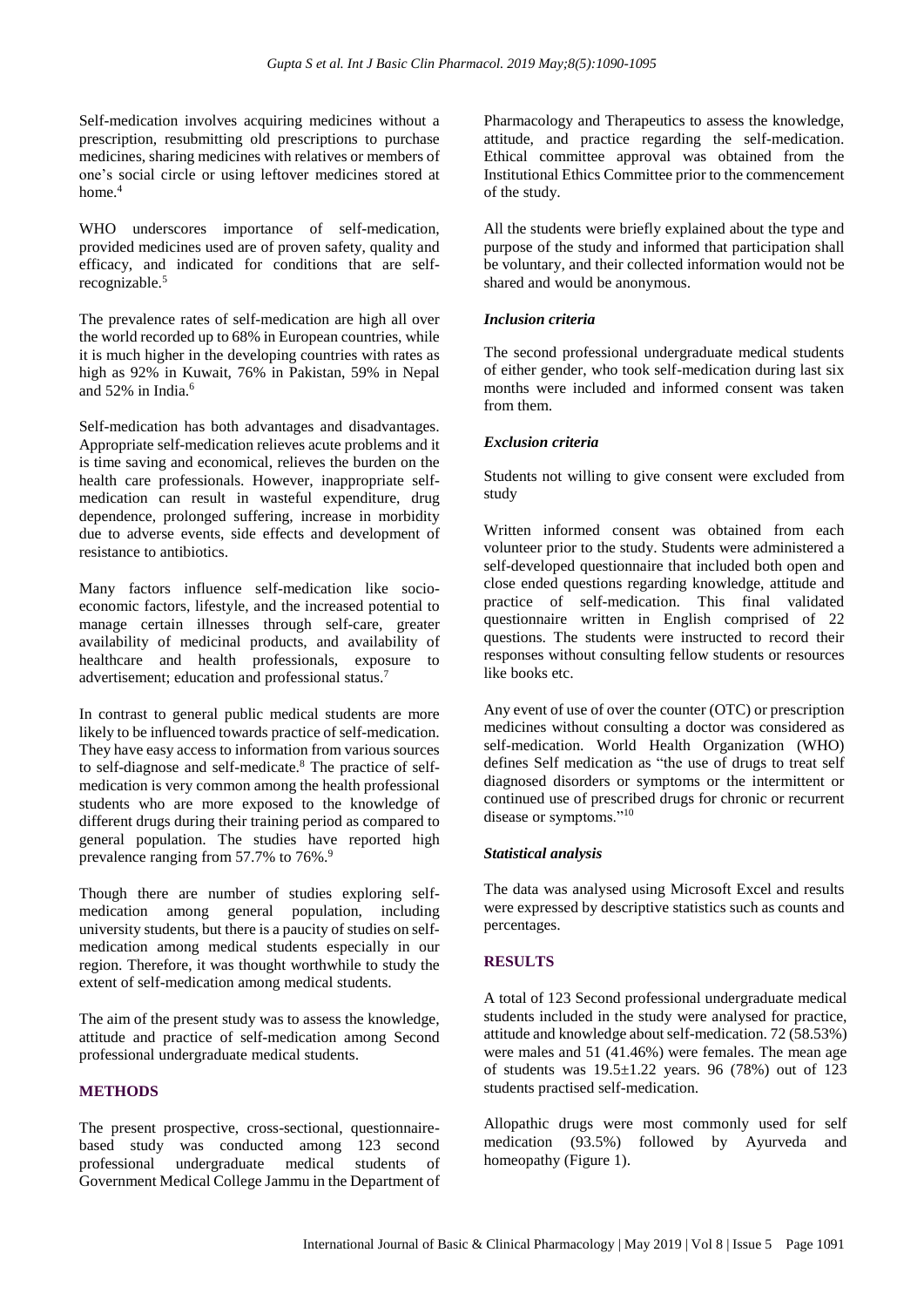

**Figure 1: System of medicine followed for self medication.**



**Figure 2: Indications for self medication.**

Fever, headache, upper respiratory tract ailment and body aches were common ailments for which self medication was taken (Figure 2). Most common class of drugs used for self medication was antipyretics(66.6%) followed by Antibiotics (42.2%), Analgesics (39%) and Antacids (38.2%) (Figure 3).



**Figure 3: Categories of drugs used for self medication.**

Attitude of students regarding immediate response on falling sick revealed that 66% of students preferred self medication and only 34% favoured physician consultation. (Figure 4).



**Figure 4: Immediate response of the students on falling sick.**

Analysis of source of knowledge regarding self medication revealed that old prescriptions (33%), followed by internet (18%), text books (15%) and teachers (14%) were amongst the main sources for gathering information (Figure 5).



#### **Figure 5: Source of information.**



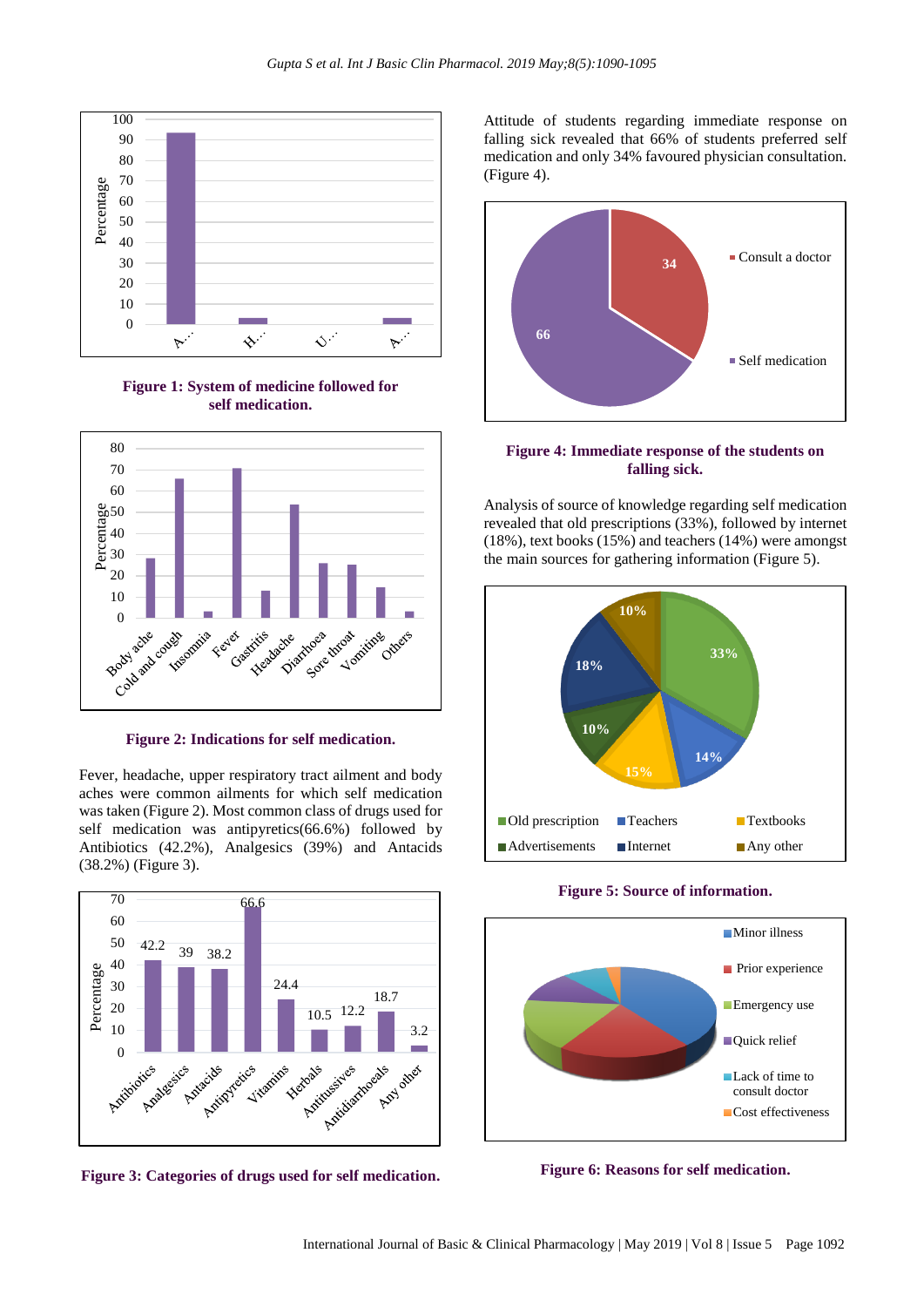Independent management of minor illness was perceived as the major merit of self medication (Table 1) and adverse drug reactions was considered to be the most common disadvantage of self medication followed by wrong diagnosis, risk of missing actual diagnosis and drug dependence (Table 1).

#### **Table 1: Merits and demerits of self medication.**

| <b>Merits of self medication</b>                  | Percentage |
|---------------------------------------------------|------------|
| Independent management of minor<br>illnesses      | 91         |
| Reduced pressure on medical services              | 4          |
| Enables patients to control chronic<br>conditions |            |
| Benefit to pharmaceutical companies               | 1.6        |
| <b>Demerits of self medication</b>                |            |
| Risk of adverse drug reaction                     | 80.5       |
| Risk of using wrong diagnosis                     | 44.7       |
| Risk of missing actual diagnosis                  | 35.7       |
| Risk of drug dependence                           | 27.6       |

Most important reason for self medication was treatment of minor illness (40%) and their past experience in treatment of the condition (19%) (Figure 6).

Regarding prevention of self medication, most of the students perceived that enhancing awareness regarding implications of self medication was most effective solution (72.3%) followed by stoppage of supply of medicines without prescription (39.8%), strictly implementing laws regarding pharmaceutical advertisements (22.7%) and increasing health care availability (5%), while 3% did not give any opinion (Figure 7).



#### **Figure 7: Methods to prevent growing trends of self medication.**

#### **DISCUSSION**

Self medication is worldwide and can be beneficial or even detrimental to the health. On one hand it provides prompt treatment, saves money and time, allows health professionals to devote their more attention to serious ailments, but on other hand inappropriate therapy can result in economic loss, adverse reactions, failure and resistance. So, it is difficult to provide a simple answer whether it should be promoted or not.

WHO has also highlighted the importance of self medication. It assumes importance in countries where scarcity of health resources are present. Self medication is prevalent in self diagnosed common ailments or in chronic or recurrent disorders which were initially diagnosed by doctors and require prolonged treatment as it saves patients from long queues at hospitals. However, medicines with established efficacy, safety, quality and availability over the counter should be taken.

Among population, the medical students have more access to the medicines. Medical students are future doctors and acquire knowledge about prescribing of medicines for various ailments particularly during their second professional course. It makes them a special group that is prone for self medication. Therefore the present study was aimed to determine the second year medical students' knowledge, attitude and perception regarding self medication and to have a deeper insight.

In the current study, there were 123 students which comprised of 58.53% males and 41.46% females. 96 (78%) students practised self-medication. This suggests that self medication is quite prevalent among medical students. High prevalence of Self-medication practice among undergraduate have also been documented in past by numerous studies in India in agreement to our results.11-14

Most studies have shown females outnumbering males unlike our results. But in some studies though females outnumbered males but the difference was not statistically significant.<sup>15,16</sup> However, some trials have recorded more males indulged in in self medication as observed by us.<sup>17</sup> Gender is observed as important factor in young people especially students indulging in self medication.<sup>18-20</sup> Most of these studies were done in final term medical students, while we have carried out our study in second professional students.

Allopathic drugs were most commonly used for self medication (93.5%) followed by Ayurveda and homeopathy. This is quite understandable as the students were more well versed with allopathic medicines than other. Similar findings have also been reported earlier by various authors.<sup>19,21,22</sup>

Antipyretics were most commonly used (66.6%) followed by Antibiotics (42.2%), Analgesics (39%), Antacids (38.2%). Surprisingly, the commonly perceived notion regarding over use of vitamins was only 24.4%. Present study findings are in concurrence with results of number of studies conducted earlier.<sup>17,21</sup> The more number of responses in favour of antipyretic/ analgesic and antibiotics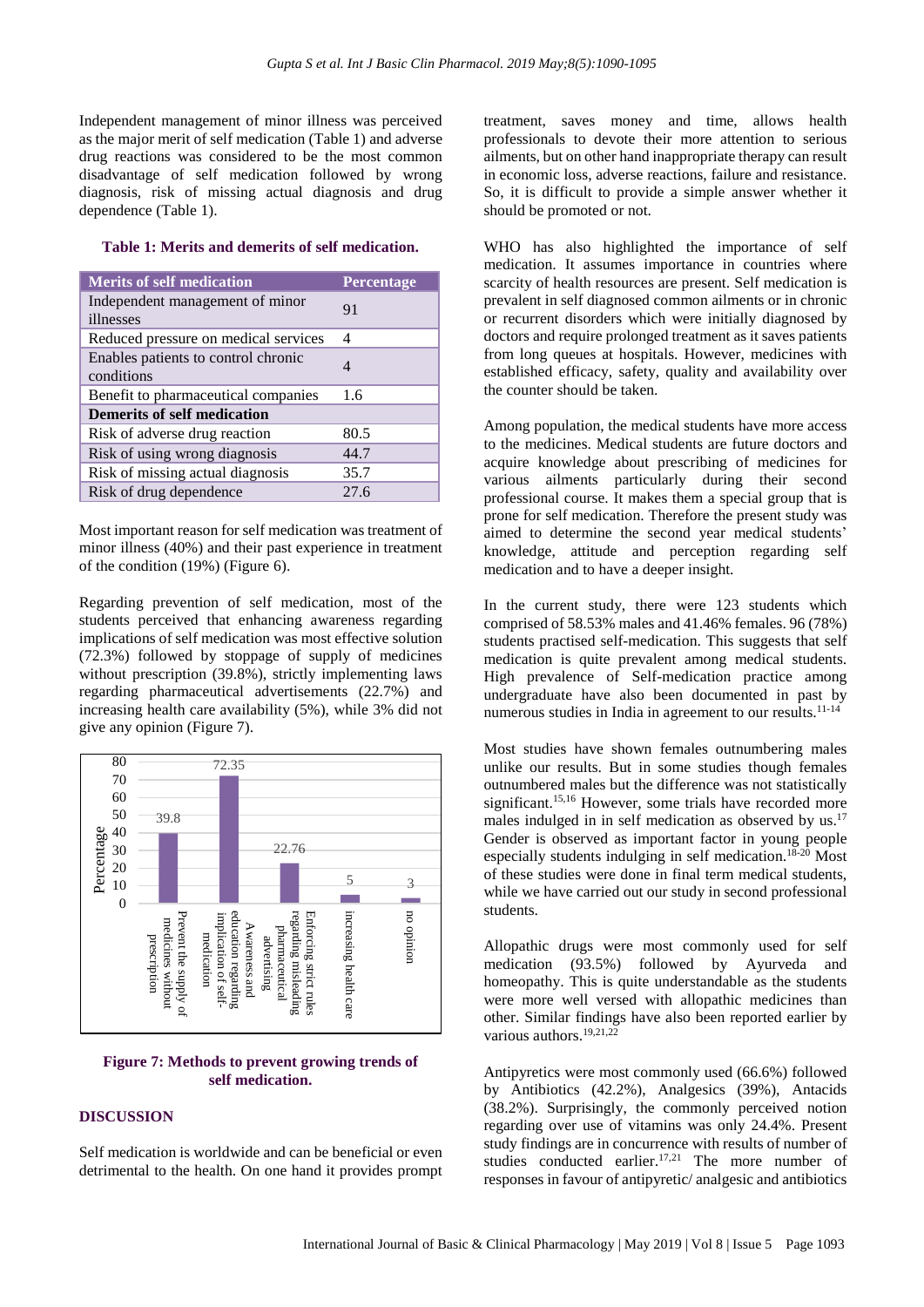in the present study can be explained as fever was the most common ailment treated with self medication, followed by cold or headache. Higher use of antibiotics as self medication has also been recorded by various research workers.11,19,20,23-25

Attitude of students regarding immediate response on falling sick revealed that 66% of students preferred self medication and only 34% favoured physician consultation. This may be overrated as student's newly acquired knowledge may be a contributory factor.

Analysis of source of knowledge regarding self medication revealed that old prescriptions, text books and teachers contributed in majority and this was in one way or the other related to their study course. Internet was a major source for information even with medical students. These findings are in concurrence with earlier reports which have also shown previous old prescriptions, text books as major source of information.<sup>12,14,21</sup> The findings of current study do underline the shift in trends from the traditional teacher to inclination towards internet. Such a scenario calls for frequent evaluation from time to time to have insight in changing pattern of society.

Students perception regarding merits of self medication showed that independent management of minor illness was the major merit while adverse drug reactions, risk of wrong diagnosis, missing diagnosis and drug dependence were perceived as demerits of self medication. In present study, the most common reason of self medication was that that they thought the illness was too trivial for consultation (40%) followed by a prior experience (19%). These results are similar to a previous report.<sup>19</sup>

Regarding prevention of self medication, most of students in the current study perceived that enhancing awareness regarding implications of self medication was the most effective solution (72.3%) followed by stoppage of supply of medicines without prescription (39.8), strictly implementing laws regarding pharmaceutical advertisements (22.7%) and increasing health care availability (5%). Similar to present study observations, increasing awareness has been recorded as major perceived preventive measure14, while preventing supply the drugs without prescription as major measure.<sup>19</sup>

Though present study has shown prevalence of self medication in medical undergraduate students but self care can be only justified when there is a rational use of medicines while inappropriate self use of medicines can be harmful.

The findings of the current study are based on the evaluation of second professional medical students in a single centre which remains a limitation, further trials need to be conducted among other professional medical students to have a better understanding of the practice of selfmedication. Although the students were encouraged to fill

the questionnaires independently, but mutual influence cannot be ruled out.

#### **CONCLUSION**

Self medication is practised by a majority of students. (78%). Allopathic drugs were most commonly used with antipyretic drugs (66.6%) being the lead group of drugs. Old prescription and internet were the major information sources used by the students. As responsible self medication is now increasingly being considered as a component of self-care, there is a need for review of educational programs especially teaching of rational and judicious use of medicines to the undergraduate medial students. More multicentric studies need to be undertaken among medical students and general population to understand the factors influencing self medication in India.

*Funding: No funding sources Conflict of interest: None declared Ethical approval: The study was approved by the Institutional Ethics Committee of Government Medical College Jammu, India (vide no. I2C/2018/532)*

#### **REFERENCES**

- 1. Geissler PW, Nokes K, Prince RJ, Achieng'Odhiambo R, Aagaard-Hansen J, Ouma JH. Children and medicines: self-treatment of common illnesses among Luo schoolchildren in western Kenya. Soc Sci Med. 2000;50(12):1771-83.
- 2. Hussain S, Malik F, Hameed A, Ahmad S, Riaz H. Exploring health seeking behavior, medicine use and self medication in urban and rural Pakistan. Southern Med Review. 2010;3(2):32-5.
- 3. Dilie A, Gualu T, Haile D, Zuleta FA. Knowledge, attitude and practice of self-medication among health science students at Debre Markos university, Northwest Ethiopia. J Public Health Epidemiol. 2017;9(5):106-13.
- 4. Loyola Filho AI, Lima-Costa MF, Uchoˆa E. Bambuı´ Project: a qualitative approach to self- medication. Cad Saude Publica. 2004;20(6):1661-9.
- 5. WHO Resource. The role of the pharmacist in selfcare and self-medication. Responsible selfmedication, 1998. Available at: http://www.apps.who.int/medicinedocs/en/d/ Jwhozip32e/3.3.html. Accessed 15 October 2014.
- 6. Patel P, Prajapati A, Ganguly B, Gajjar B. Study on impact of pharmacology teaching on knowledge, attitude and practice on self-medication among medical students. Int J Med Sci Public Health. 2013;2(2):181-6.
- 7. Sontakke SD, Bajait CS, Pimpalkhute SA, Jaiswal KM, Jaiswal SR. Comparative study of evaluation of self-medication practices in first and third year medical students. Int J Biol Med Res. 2011;2(2):561- 4.
- 8. Badiger S, Kundapur R, Jain A, Kumar A, Pattanshetty S, Thakolkaran N, et al. Self- medication